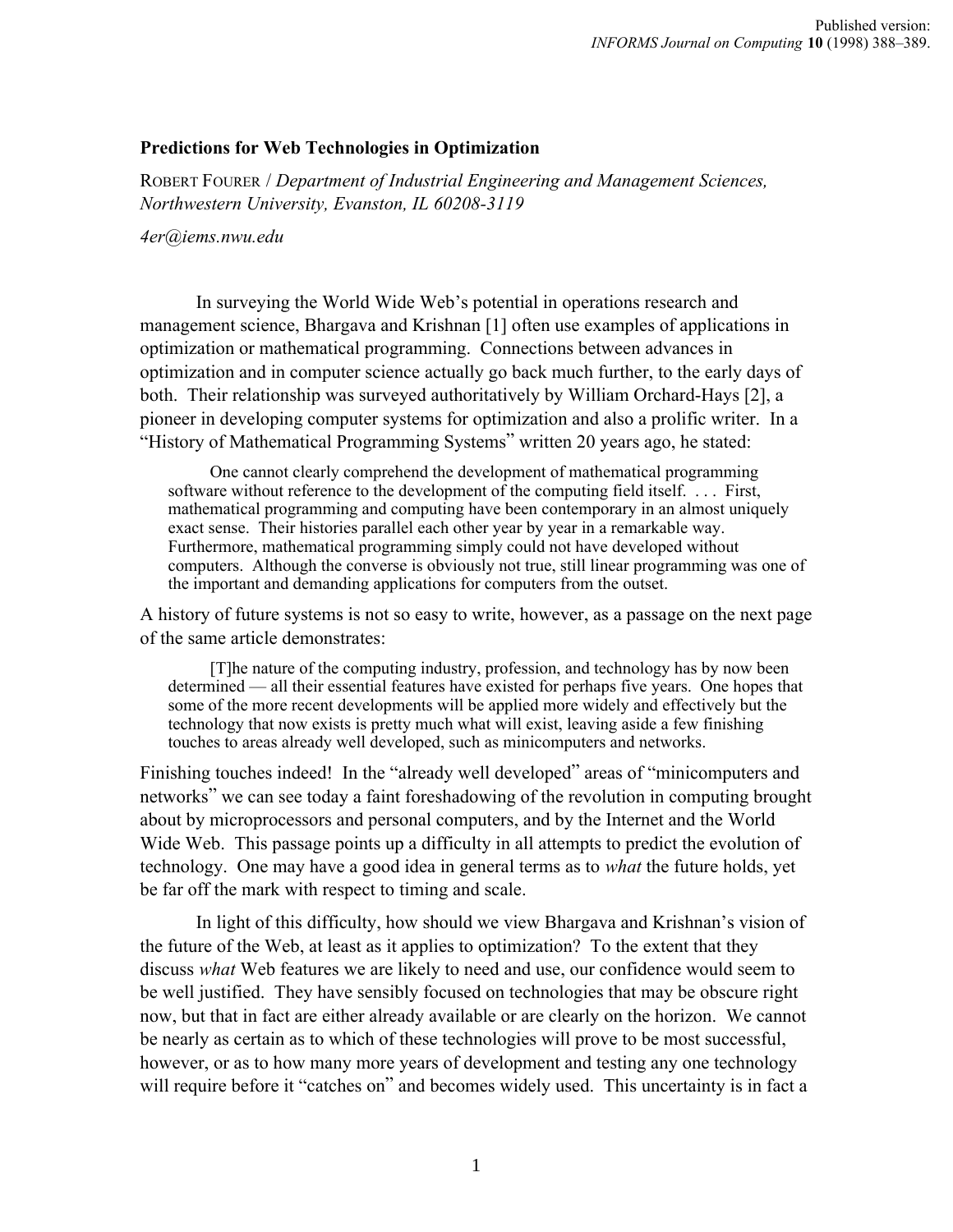major contributor to the sense of excitement currently surrounding the development of Web applications in optimization.

Much the same analysis extends to Bhargava and Krishnan's four vignettes (of which two involve optimization explicitly). The vignettes have been carefully chosen to require only those technologies that can be clearly foreseen. We can be confident that people will be acting out these scenarios, even if we can't be quite sure how their actions will be accomplished or when they will become commonplace.

As another example, I recently had occasion to write a more detailed but also more speculative vignette involving the use of the Web in optimization. I present it next, and then comment on what developments would be necessary for its realization.

#### **Another Vignette**

The largest company in the trucking industry has only 4% of the market. As a consequence, there are a lot of medium-size trucking companies that maintain a small staff devoted to planning, scheduling, and operations. Larry, a member of such a staff at S&C Trucking, is charged with preparing a bid for a contract to stock approximately 100 Sports Central stores from five regional warehouses. A truck that has been loaded at the warehouse will visit three to eight stores, following routes to be established by the trucking company. Each store must be visited two or three times per week.

Trucking is a low-margin business, so Larry needs as accurate an estimate as possible of the weekly mileage to be traveled by trucks under the contract. Thus, he wants to construct a tentative set of low-cost routes, but the problem is too large to do so by hand with any assurance that the result is near the lowest cost. It seems to Larry that there should exist some kind of optimization program for this purpose, but S&C Trucking has no previous experience with software of that kind.

Larry thus turns first to an online Optimization Guide, where information about many kinds of packages can be searched by listing entries that match specified keywords or by following the branches of a tree of problem types. An hour of searching is sufficient to convince Larry that there exist vehicle routing packages to meet his needs, but he needs more detailed information to be able to choose a package.

In the past, Larry would have proceeded to contact software vendors and to pore over their literature. Instead he now writes out a formulation of the Sports Central vehicle routing problem, using the same general-purpose modeling language that he (and others at S&C) have used for previous cost-minimization studies. He submits this model to a facility at the Optimization Guide Web site that translates and analyzes it, compares the result to a database of available software, and returns a short annotated list of packages that are equipped to deal with it. After some more checking at the Web sites for the listed packages, Larry chooses three that appear the most promising.

Since time and resources are in short supply, Larry cannot afford to acquire, install, and test each of the candidate packages. Instead he prepares a scaled-down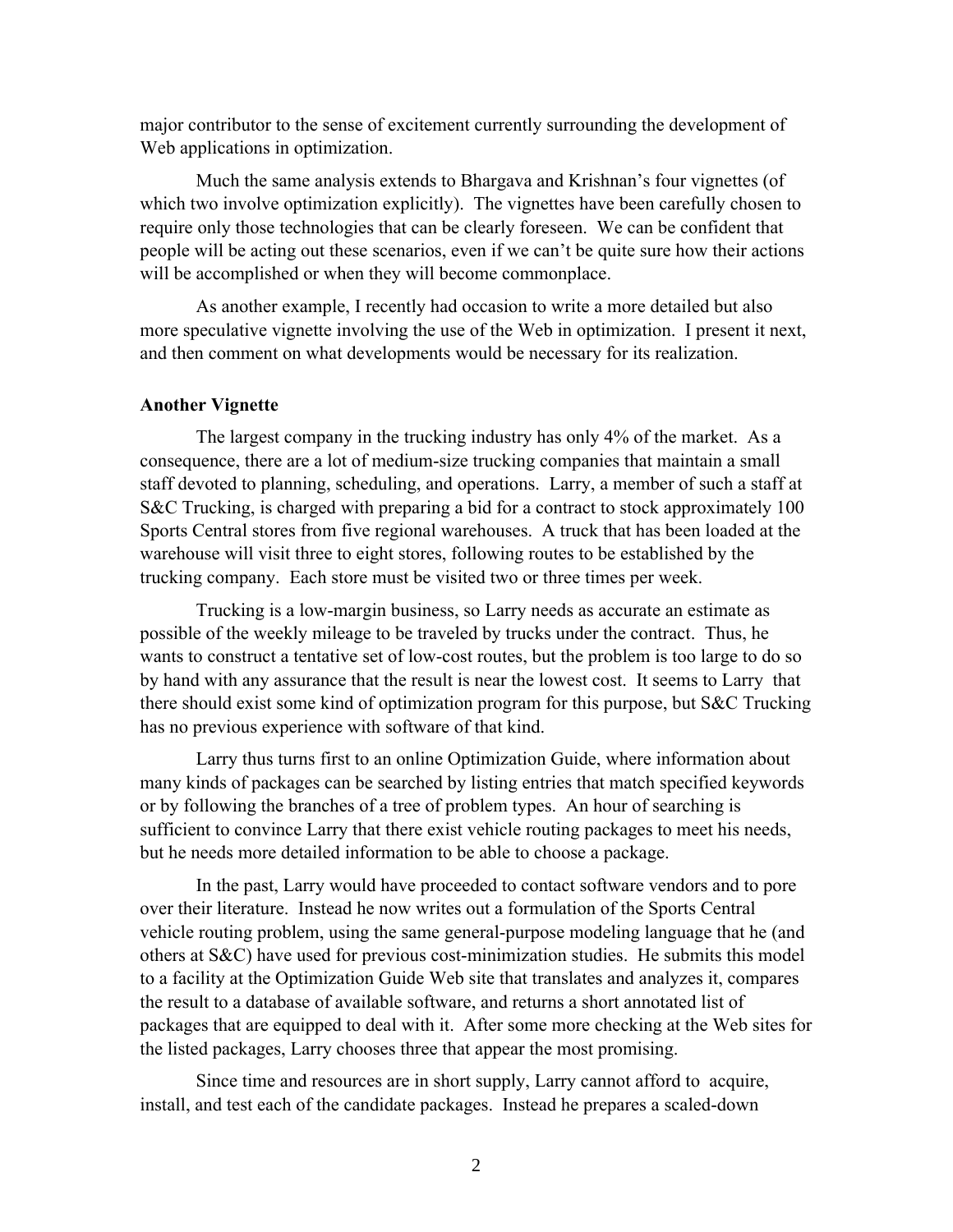benchmark for the problem at hand, using sample data provided by Sports Central. He sends the benchmark to an Optimization Server site that locates the candidates on the Internet, handles all of the details of communicating the problem, and sends back the results. A few experiments with this facility enable Larry to identify a preferred package for solving his problem.

Larry next arranges for more intensive remote use of the vehicle routing component of the selected package. Through another facility of the Optimization Server, he arranges for two weeks' use of up to four simultaneous executions of the package. By applying sophisticated resource allocation software that takes advantage of idle time on thousands of workstations, the Server can provide the desired level of use at a low flat rate. Larry can then experiment with routes for a larger subset of Sports Central's data, using the remote server to find minimum-cost vehicle routes for various scenarios, while analyzing and graphically displaying the results locally. Based on the costs that emerge from these analyses, he is able to put together a realistic and detailed bid.

S&C Trucking's detailed analysis enables it to confidently make the low bid for the contract. Upon being awarded the contract, it purchases and installs the vehicle routing software at its own offices. Larry is now assigned to compute and maintain the actual truck routes to be driven. He does not need to make any significant changes in his mode of operation, however, because the same software that managed his use of the vehicle routing package over the Internet is available to manage its use on S&C's local network.

## **Analysis**

Every action described in this vignette is possible now to some extent. Yet current limitations of the Web require a style of operation that uncomfortably resembles the mainframe conventions of Orchard-Hays' day, such as the submission of jobs and the creation of low-level problem descriptions and generators. In asserting that such a scenario will become commonplace, therefore, I am expressing confidence in a number of predictions.

First, I see the Web supporting fast two-way communication, to an extent that permits evaluation of sophisticated software. Bhargava and Krishnan have described CORBA and other technologies that are likely to supply the technical foundation for this need.

Second, I see a standardization of high-level languages and interfaces for describing specialized problems, so that test problems are easy to set up and to compare across a range of software packages. Bhargava and Krishnan suggest that the XML standard might prove useful for this purpose.

Finally, I see the development of protocols for electronic commerce in distributed computing resources, so that it becomes practical to try out optimization software without acquiring or installing it. DecisionNet is a step in this direction, but there remain thorny